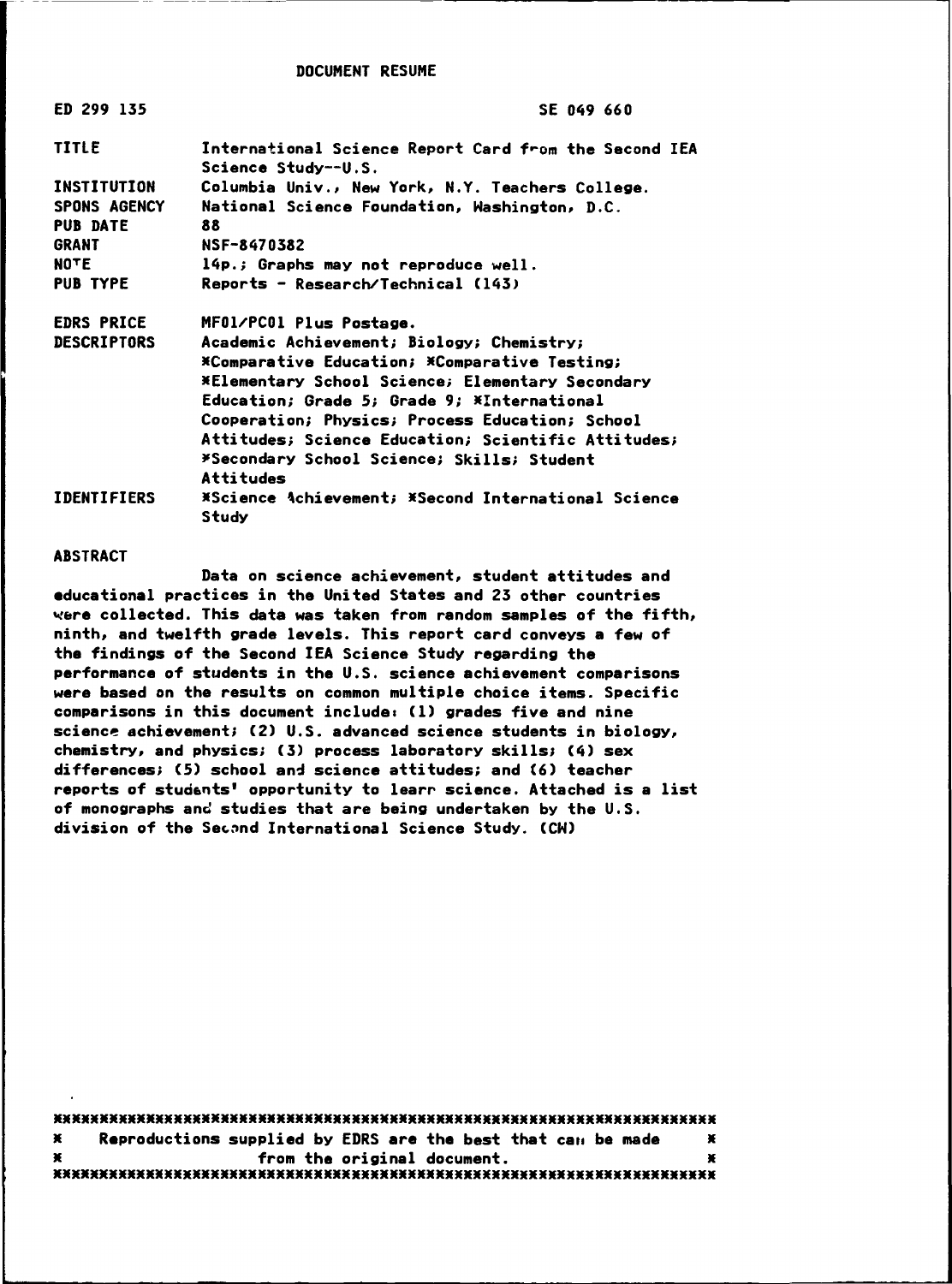29 666 08

. .

# . INTERNATIONAL SCIENCE REPORT CARD

From the Second IEA Science Study--U.S. Teachers College, Columbia University

> **0** 1988 The Second IEA Science Study Teachers College, Columbia .University

This material is based upon work supported by the National Science Foundation under Grant No. 8470382. Any opinions, findings, and conclusions or recommendations expressed in this publication arc those of the author and do not necessarily reflect the views of the National Science Foundation.

**L'After SOF EDUCATION U.S. DEPARTMENT OF EDUCATION<br>Office of Educational Research and Improvement Chicago of Equation CEO URCES INFORMATION** Chice of Educational Research as Information<br>EDUCATIONAL RESOURCES INFORMATION<br>CENTER (ERIC)<br>The has heen reproduced as

L This document has been reproduced as<br>received from the person or organization

iginating it<br>inor changes have been made to improve<br>inroduction quality

--- onsst1ted1nthtadOCU-Points of view or opinions stated in this document of one in the original metal...<br>ment do not inecessarily represent official...<br>OERI position or policy

"PERMISSION TO REPRODUCE THIS MATERIAL HAS BEEN GRANTED BY

TO THE EDUCATIONAL RESOURCES **INFORMATION** CENTER (ERIC)"

This Study is based on the assumption that people around the world can learn from each other. This report card conveys a few of the findings of the Study. In the future, additional findings will be made available in more extensive reports.

Data on science achievement, student opinions, and teaching/ learning practices have been collected from random samples of classes at the 5th, 9th, and 12th grade levels in the U.S. and 23 other countries. The testing in the U.S. was done in 1986. The comparisons of science achievement are based on the ,esults on common multiple choice items.

Science achievement was measured by international tests that were based on science curriculum case studies in each country. An Analysis of Science Curricula in the United States is available.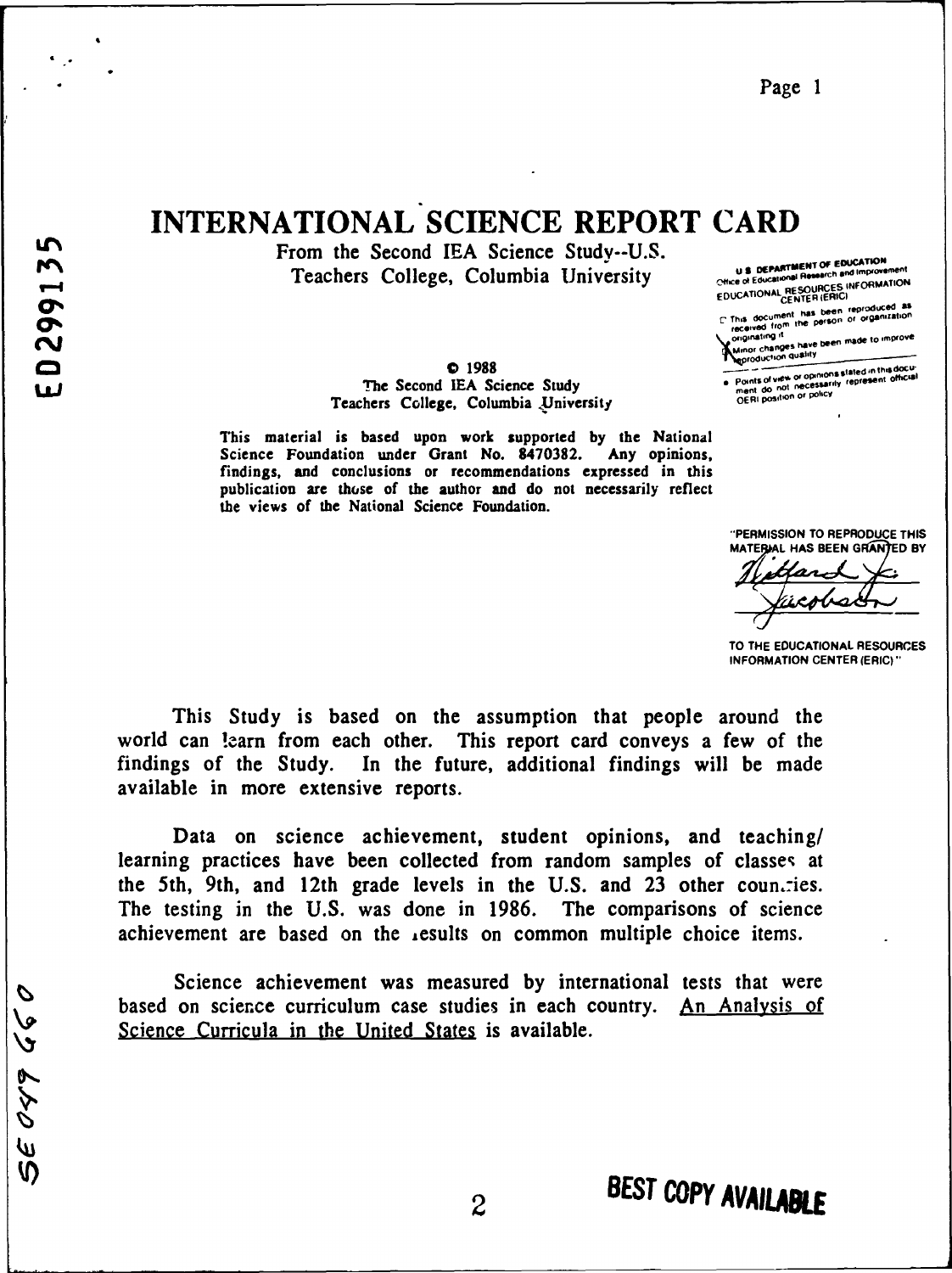#### SCIENCE ACHIEVEMENT IN GRADE FIVE

. .

On an international science achievement test, U.S. fifth grade students ranked 8th among the 15 countries whose data have been analyzed. In the U.S., 2,822 students in 123 schools responded to the science achievement tests.



### Grade *5* Science Achievement in 15 Countries (Mean Percent Correct)

Note that the differences between many countries are small. Mean scores for four countries [Canada (Eng), Italy, Australia, and Norway] are less than 2.1% from the U.S. score.

U. S. fifth grade students scored about 8% higher on physical science items than  $\alpha$  the life sciences.

On a common set of items, U.S. students in Grade 9 scored 19% higher than students in Grade *5.* 

U.S. fifth grade students in 1986 performed at about the same level as did fifth grade students in 1970 on a common set of 21 items.

3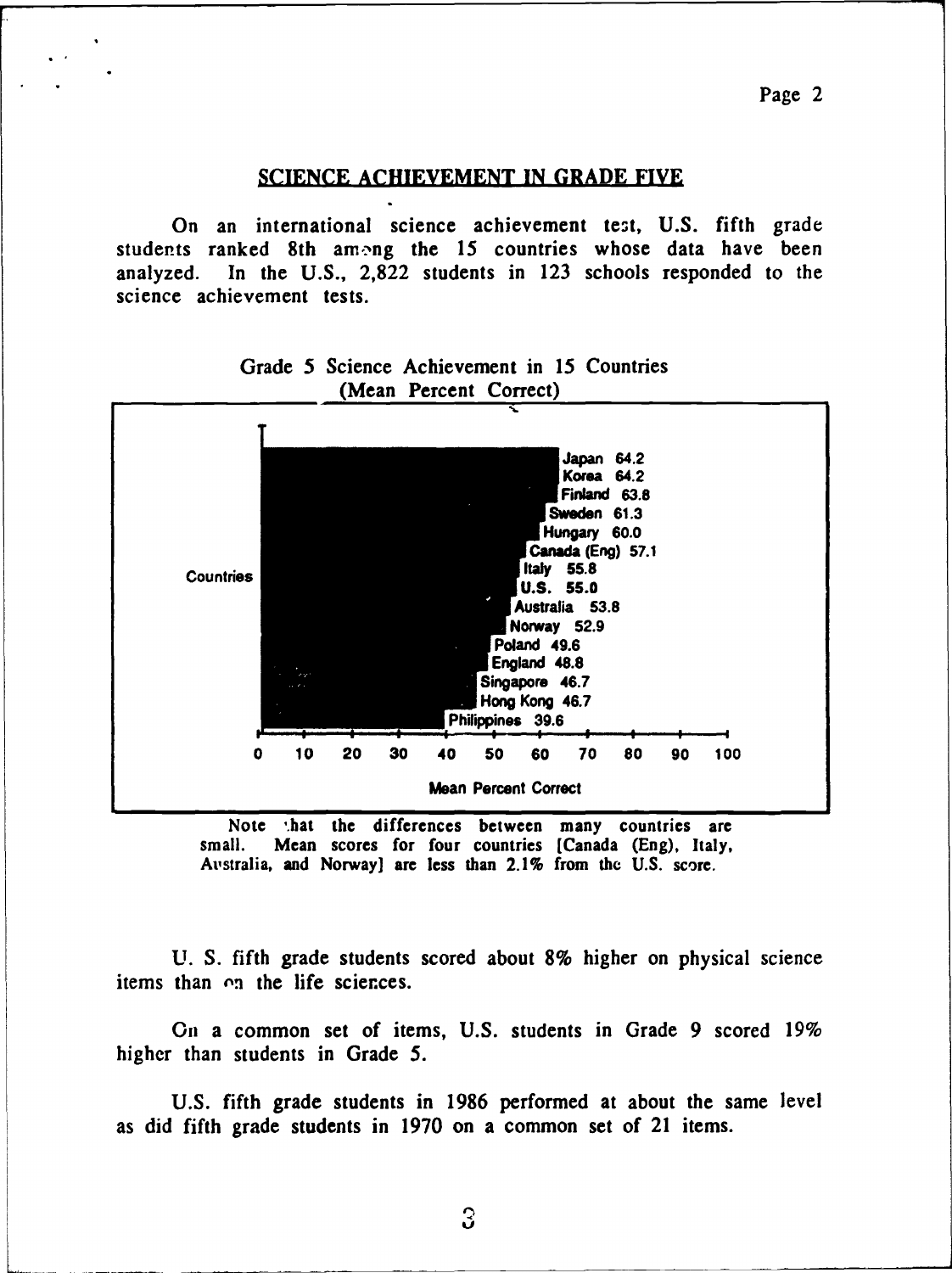#### SCIENCE ACHIEVEMENT IN GRADE NINE

On an international science achievement test, U.S. ninth grade students ranked 15th among the 16 countries whose data have been analyzed. In the U.S.,  $2,519$  students in 119 schools responded to the science achievement tests.



Grade 9 Science Achievement in 16 Countries (Mean Percent Correct

Note that the differences between many countries are small. Mean scores for six countries (England, Italy, Thailand, Singapore, Hong Kong, and the U.S.) vary by Jess than 1%.

U.S. ninth grade students scored 13% higher on life science items than on physical science items.

On a common set of items, U.S. students in Grade 9 scored 19% higher than students in Grade *5.* 

On a common set of 20 items, U.S. students in 1986 had an average score that was lower than that for ninth grade students in 1970.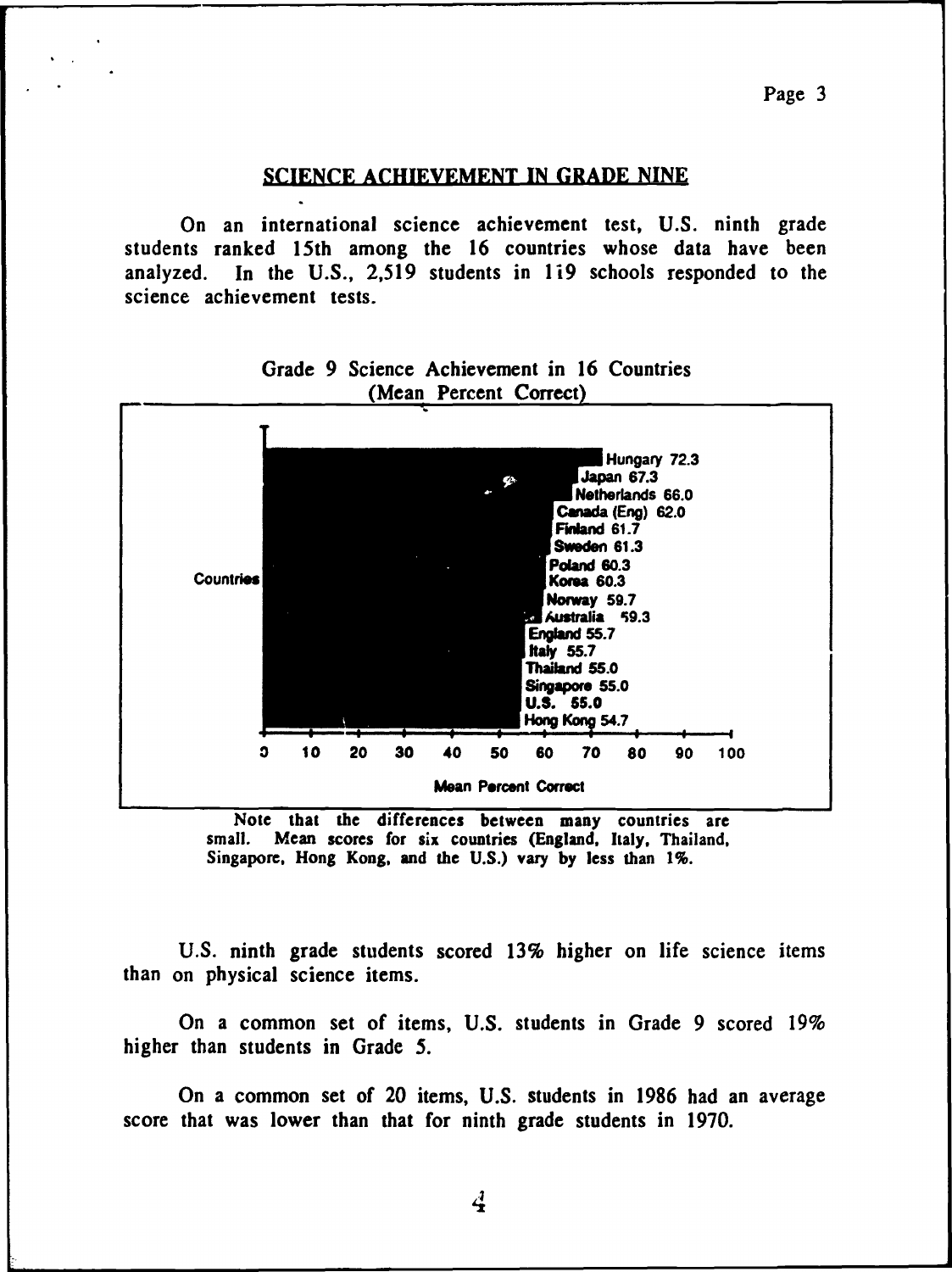#### **U.S. ADVANCED** SCIENCE STUDENTS

In 1986, U.S. students who were completing a second year of study in biology, chemistry, or physics were administered a test in their specialty area.



Of 13 countries, the U.S. second-year biology students had the lowest score.

The results for the U.S. advanced science students who were mostly in the 12th grade and who had had two years of biology were disappointingly low. What can be done to improve the U.S. student scores in biology?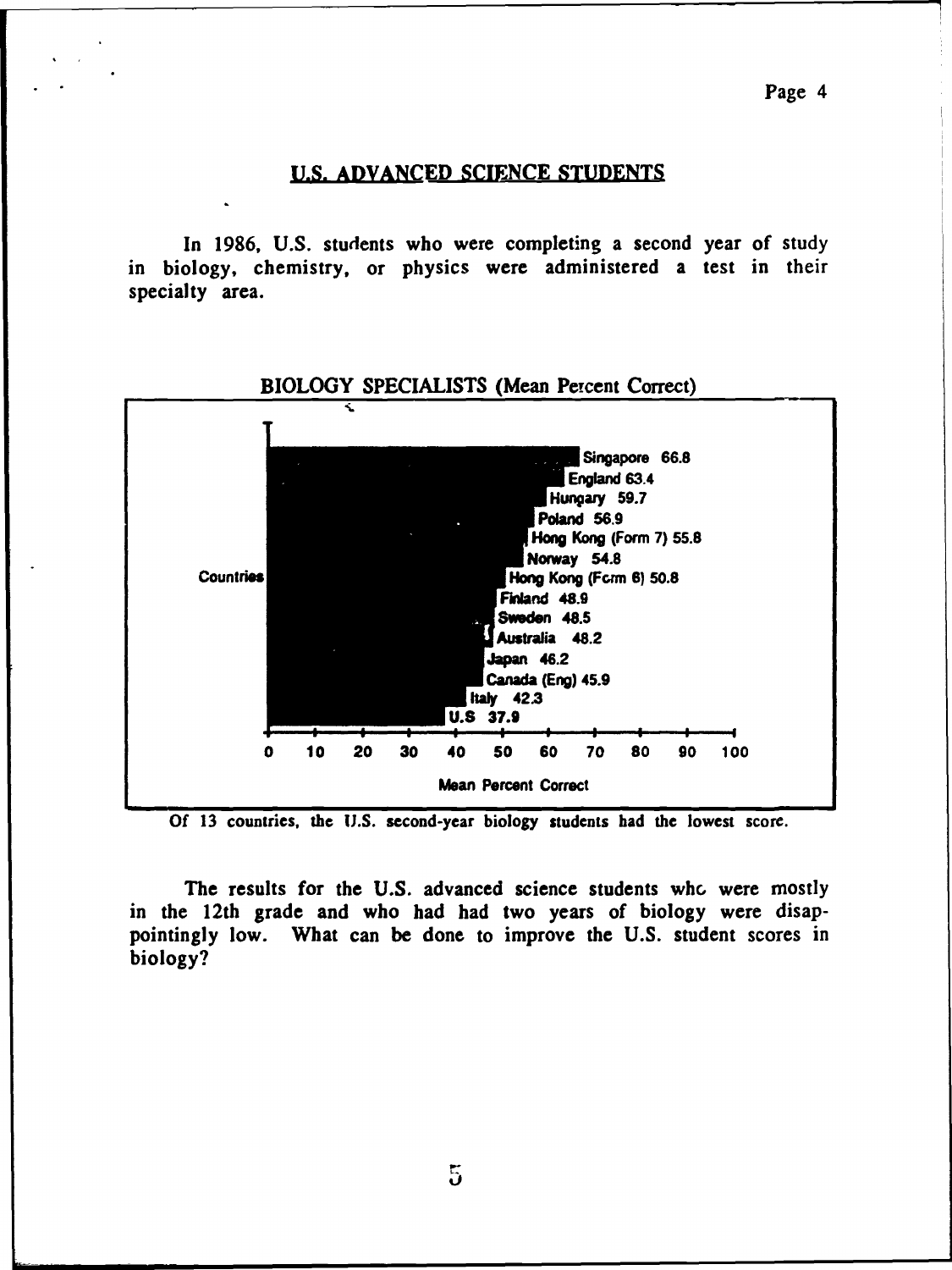

# CHEMISTRY SPECIALISTS (Mean Percent Correct)

The U.S. second-year chemistry students scored about the same as students in Italy and Canada (Eng).

U.S. students who had studied two years of chemistry ranked 11th among 13 countries. What steps can be taken to raise achievement in chemistry?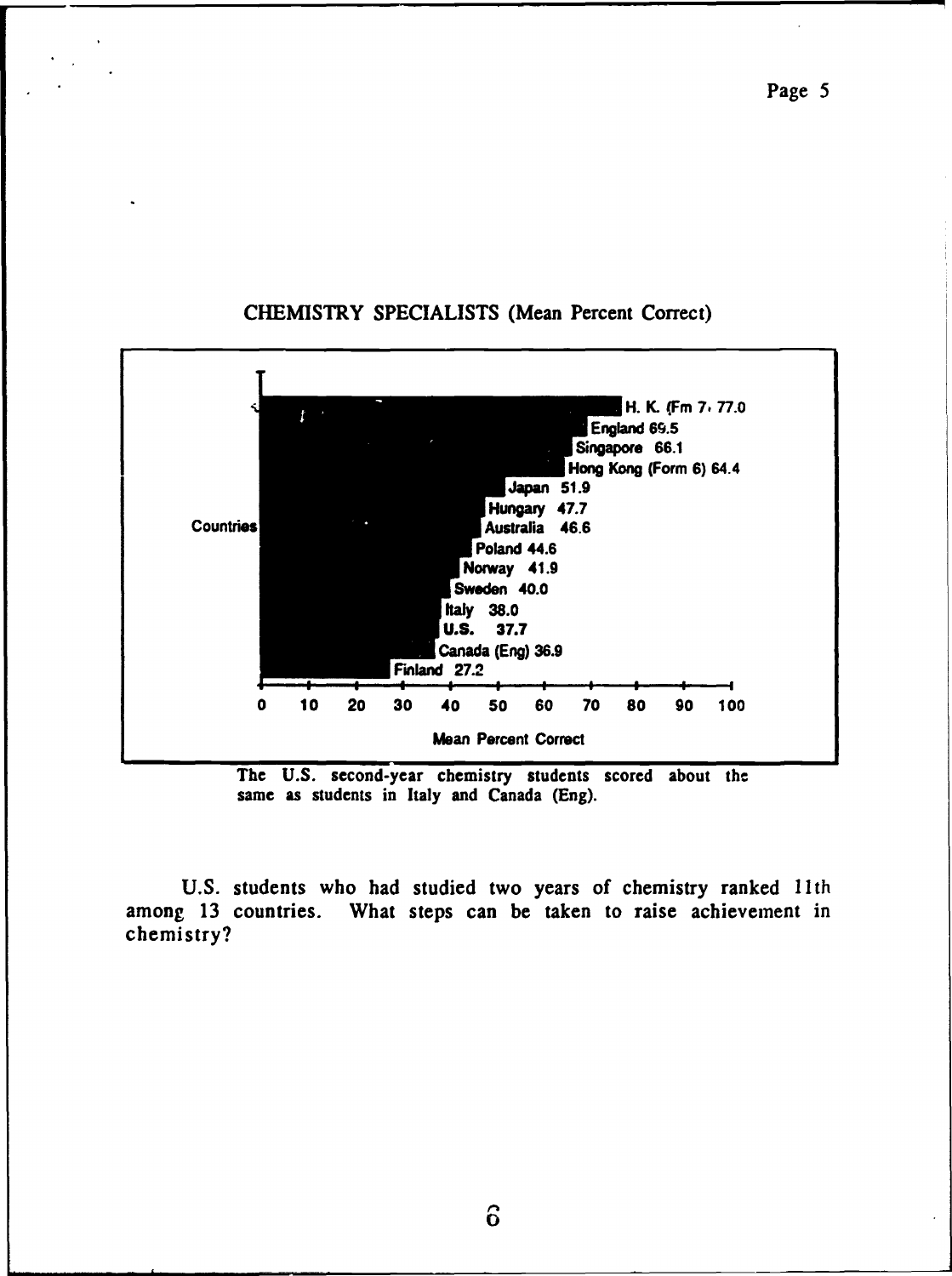

### PHYSICS SPECIALISTS (Mean Percent Correct)



Most U.S. physics students study physics for the first and only time in the 12th grade. Such students we:e tested in 1983. It has been found that the second-year U.S. physics students tested in 1986 scored about 10% higher than the first-year physics students. Should more U.S. physics students have an opportunity to study physics for more than one year?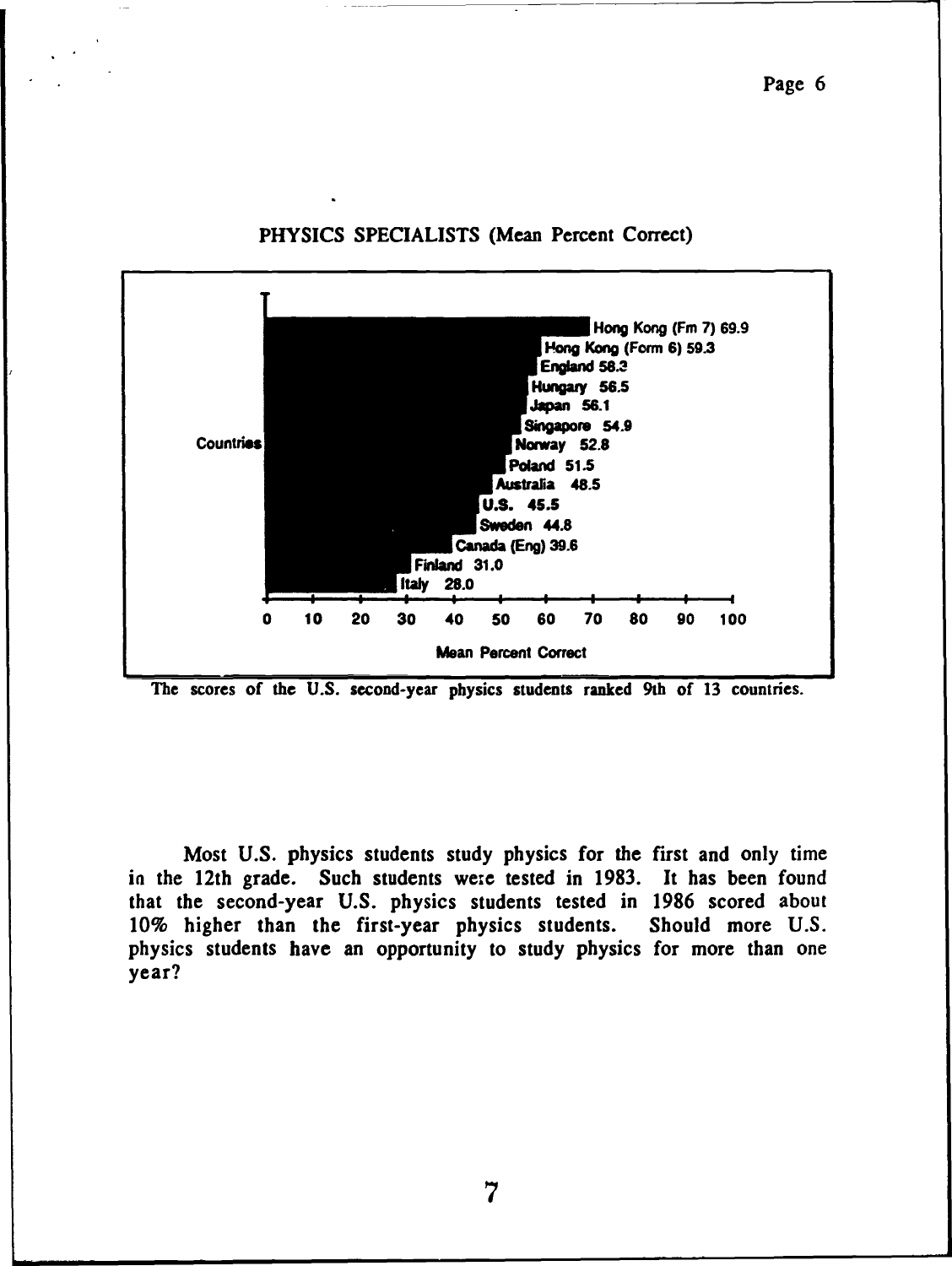### **SCIENCE PROCESS LABORATORY SKILLS**

In the spring of 1986, a sample of 2,585 fifth grade and 2.248 ninth grade U.S. students responded to an internationally designed laboratory process skills test in which they were asked to manipulate science equipment and materials, observe, measure, record data, and interpret results. These tests also were administered in Japan, Hungary, Israel, Korea, and Singapore.



U.S. students in Grades Five and Nine had scores ranging from 60% to 90% correct on tasks requiring the manipulation of apparatus, measurement of quantities, and recording of data. Students in the other countries bad similar scores.

The U.S. students in Grades Five and Nine had lower scores, ranging from 7% to 62% correct, on tasks requiring the drawing of conclusions, explanations, and interpretations of findings than on "manipulative" skills. Students in the other countries had similar scores.

On these tasks, the U.S. female students earned average scores at about the same level as the U.S. male students at the· Grade *5* level. At the Grade 9 level, males performed slightly better than females on science process tests. On some specific questions with life science content, females did better than males. The males outperformed the females on some questions with a physical science content.

<u>ි</u>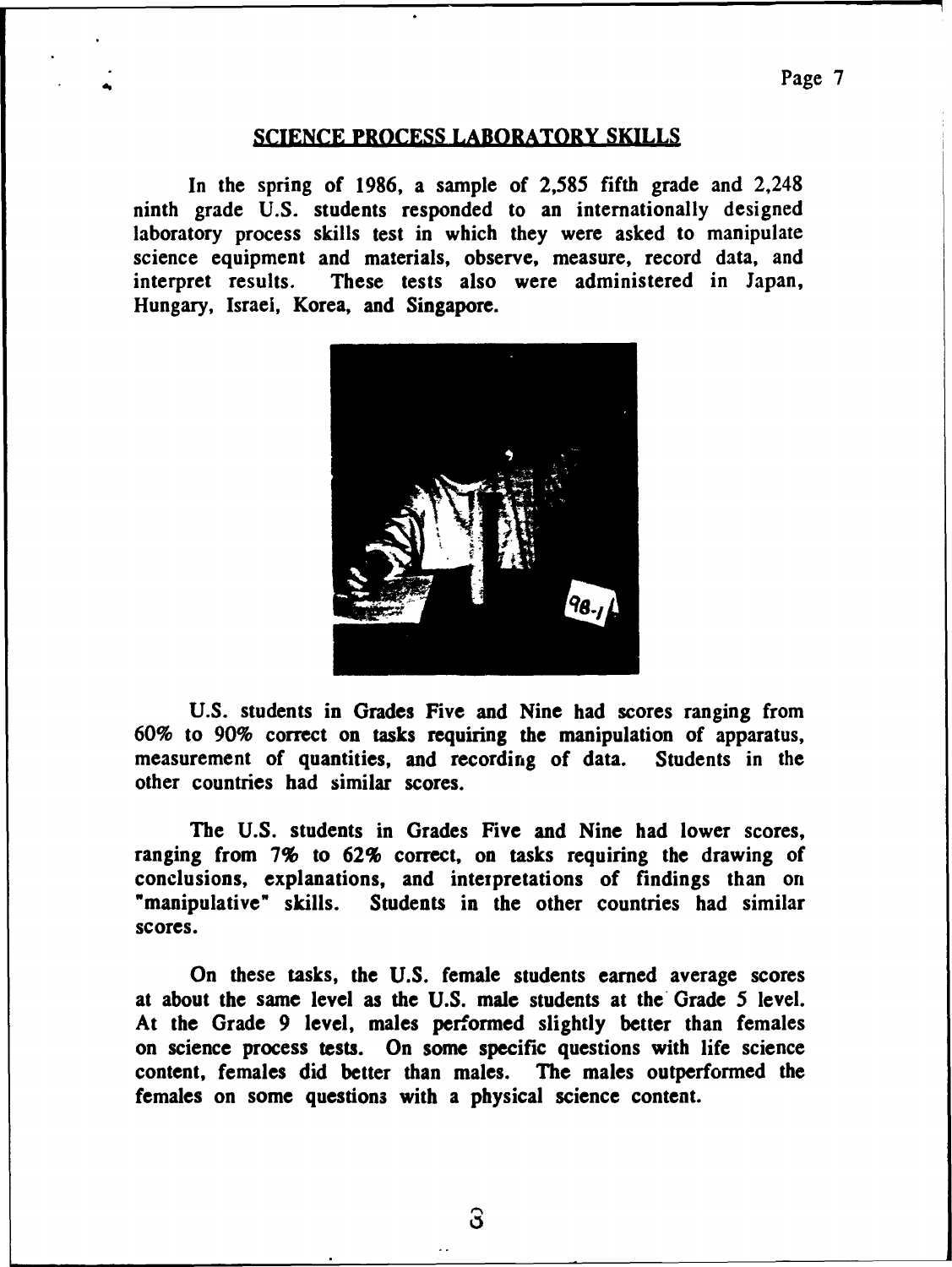#### **MALE** · **FEMALE DIFFERENCES**

In Grades *5* and 9 in all countries reporting, boys had higher scores than girls. In Grade 12 in biology, chemistry, and physics, boys had higher scores than girls except in biology in Australia, Hong Kong (Form 7) and Sweden.



U.S. Sex Difference by Grade Level and and Subject

In the U.S. at all grade leve's and subjects, boys had higher science achievement than girls.

Female students in secondary schools who were taught science by male teachers performed better than those taught by female teachers.

9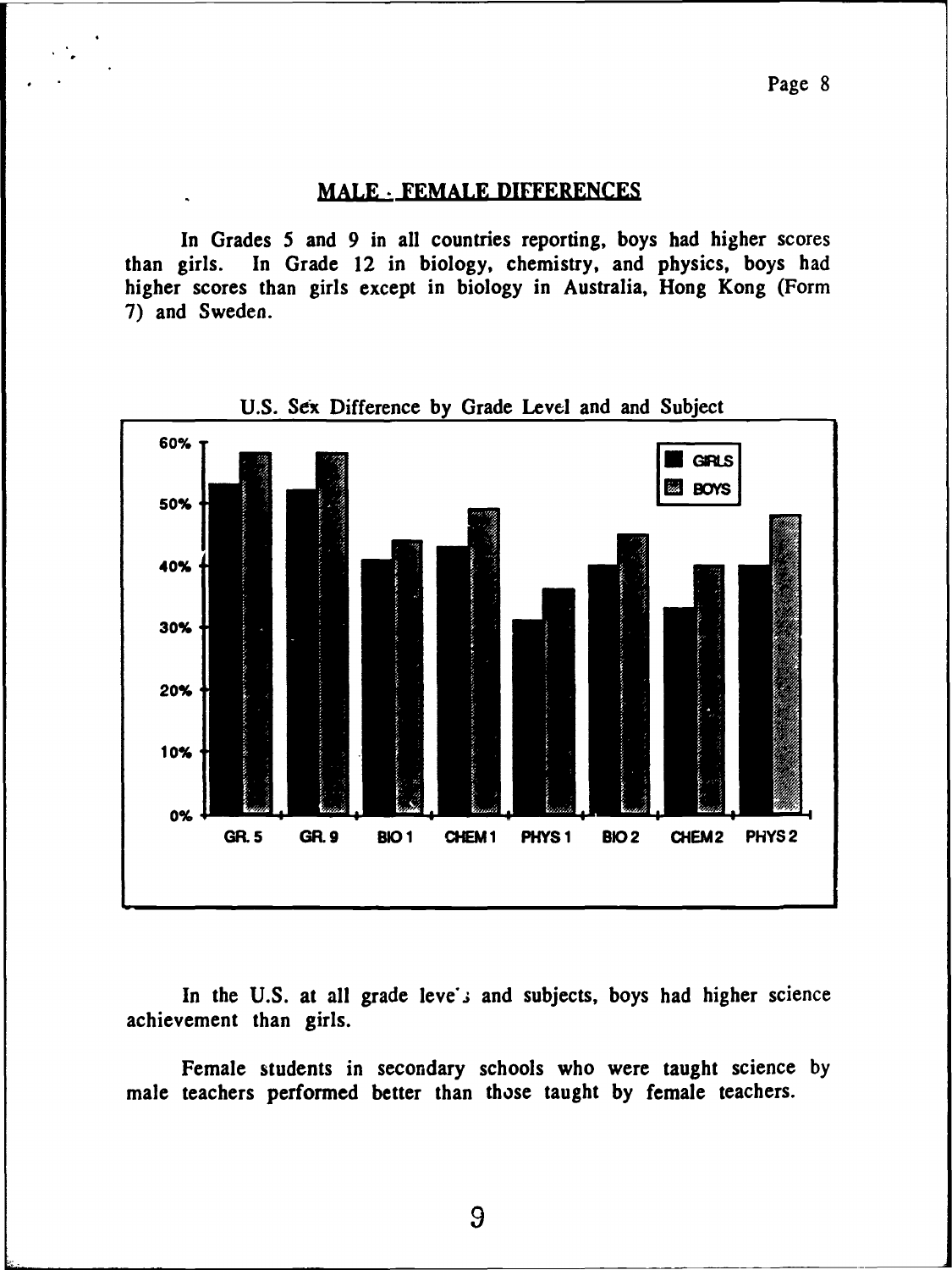# Page 9

# ATTITUDES TOWARD SCIENCE AND SCHOOL

In general, U.S. students had positive attitudes toward science and school.

|                                     | Science is<br>Important<br>for a Country's<br>Development | Science<br>is an<br>Enjoyable<br>Subject | <b>Science</b><br>as Taught<br>in School is<br>Interesting |
|-------------------------------------|-----------------------------------------------------------|------------------------------------------|------------------------------------------------------------|
| Grade 5                             | 79%                                                       | 71%                                      | 72%                                                        |
| Grade 9                             | 80%                                                       | <b>52%</b>                               | 53%                                                        |
| Grade 10 Biology<br>(U.S. only)     | 81%                                                       | 44%                                      | 52%                                                        |
| Grade 11 Chemistry<br>(U.S. only)   | 91%                                                       | 47%                                      | 52%                                                        |
| Grade 12<br><b>Advanced Biology</b> | 92%                                                       | 65%                                      | 68%                                                        |
| Grade 12<br>Advanced Chemistry      | 94%                                                       | 76%                                      | 72%                                                        |
| Grade 12<br><b>Advanced Physics</b> | 96%                                                       | 80%                                      | 75%                                                        |

A large majority of the students at all levels and each subject believe that science is important for national development.

Grade *5* students and advanced science students found science enjoyable and interesting.

Students in Grade 9, Grade 10 biology, and Grade 11 chemistry did not find their science studies as enjoyable and interesting.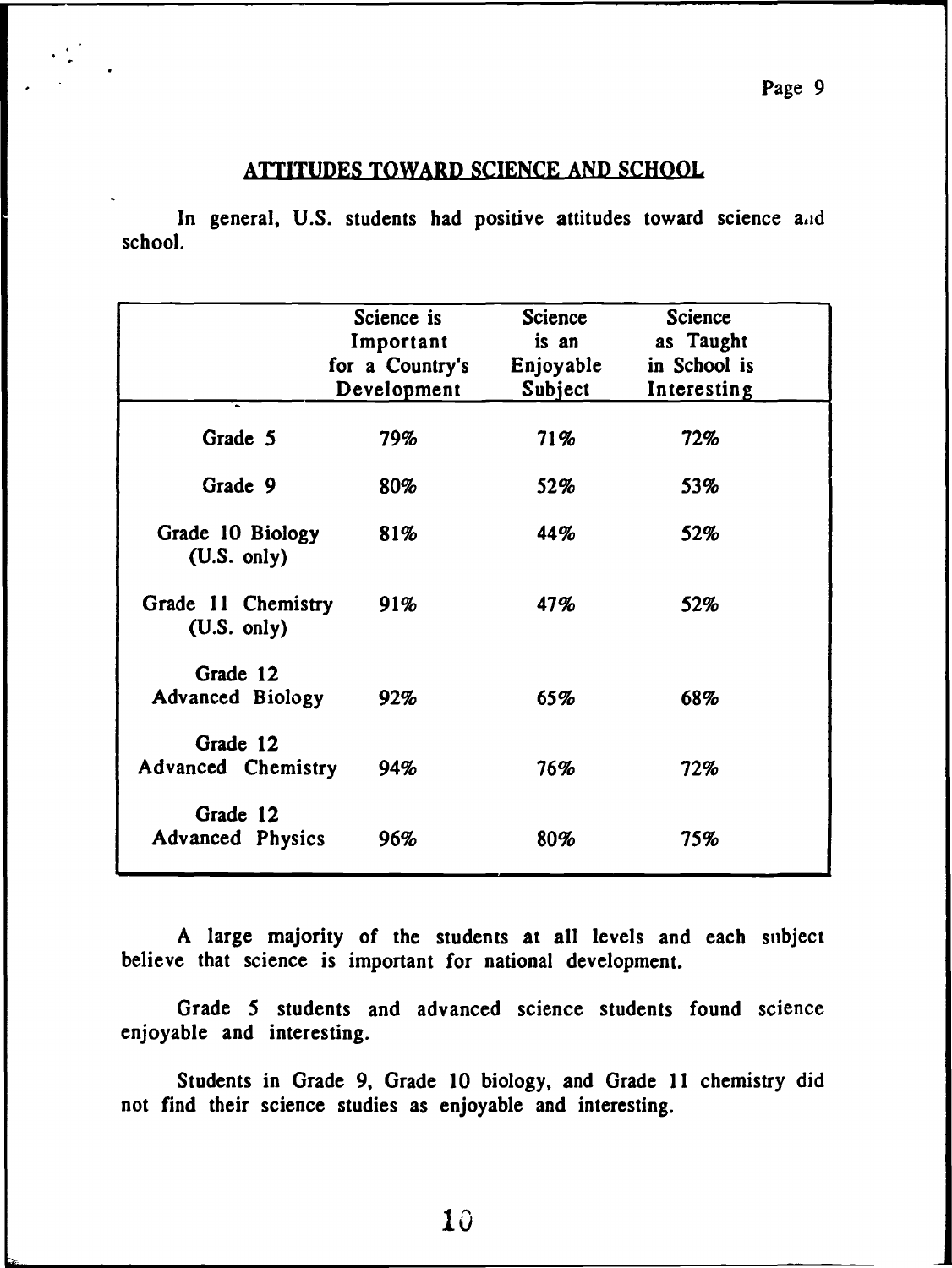# THE OPPORTUNITY TO LEARN

 $\ddot{\cdot}$  ,

The school factor most strongly correlated with achievement in science was the "opportunity to !earn."

Teachers were asked to indicate whether the students had had an opportunity to learn the science concepts tested by each question. "'~

The following are the percentages of items that teachers report students have had opportunity to learn this year or this year and previous years.

|                                     | This Year's<br><b>Science Course</b> | This Year's or a<br>Previous Year's<br><b>Science Course</b> |
|-------------------------------------|--------------------------------------|--------------------------------------------------------------|
| Grade 5                             | 42%                                  | 64%                                                          |
| Grade 9                             | 35%                                  | 60%                                                          |
| Grade 10 Biology<br>(U.S. only)     | 68%                                  | 78%                                                          |
| Grade 11 Chemistry<br>(U.S. only)   | 74%                                  | 80%                                                          |
| Grade 12<br>Advanced Biology        | 42%                                  | 79%                                                          |
| Grade 12<br>Advanced Chemistry      | 42%                                  | 81%                                                          |
| Grade 12<br><b>Advanced Physics</b> | 53%                                  | 88%                                                          |

11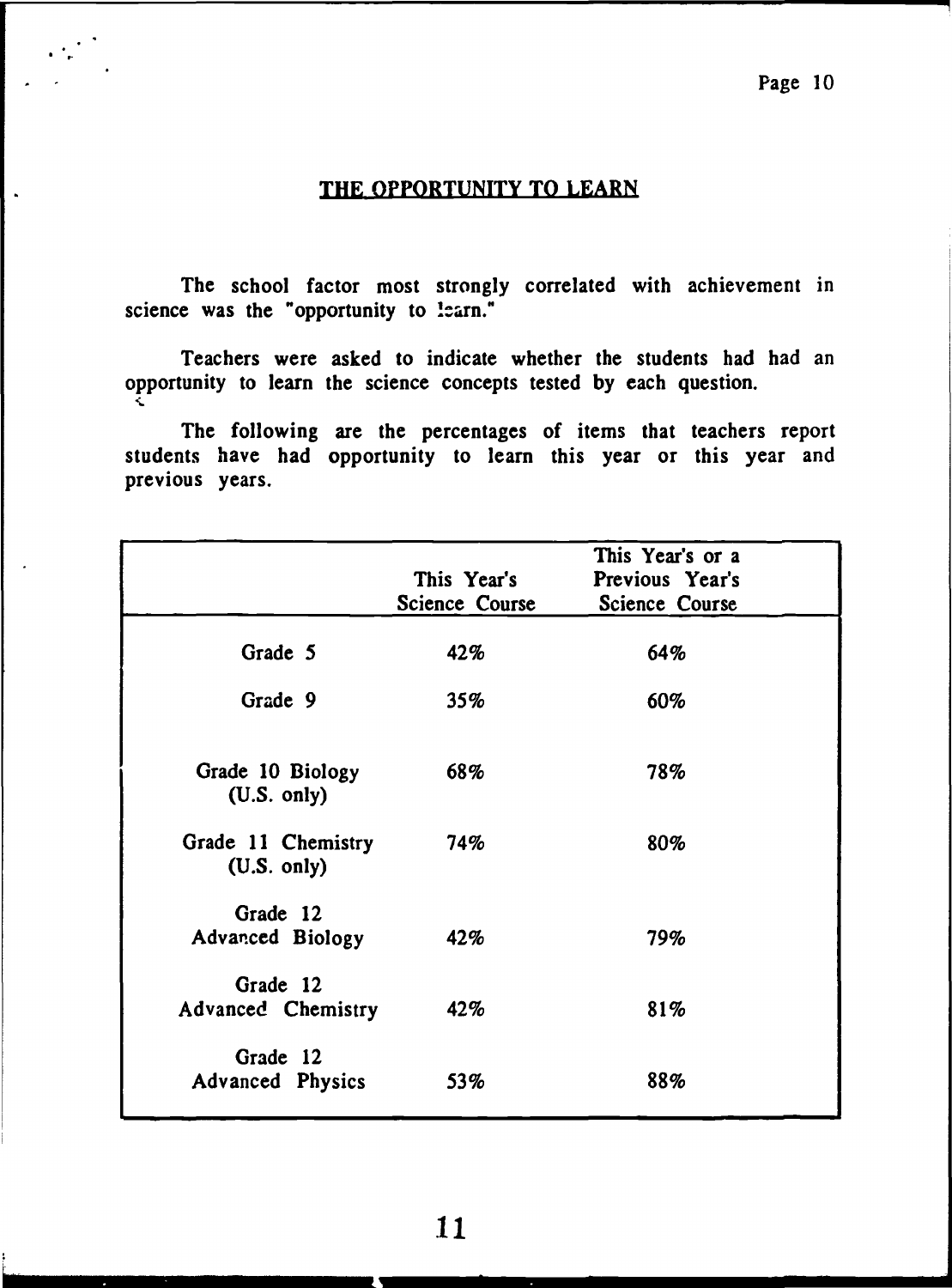# **COOPERATION**

Over 20 thousand students and more than one thousand teachers gave the time and effort to complete the tests and reply to questionnaires.

# **Available** to You

The tests that were used and both the U.S. and the International results will be made available. You can use the tests in your school. How do your students' scores compare with the national and internacional results?

If you want more information, request  $S_1$  cond International Science Study (SISS) reports from the:

| National Science Teachers Association |  |
|---------------------------------------|--|
| 1742 Connecticut Avenue, N.W.         |  |
| Washington, DC 20009                  |  |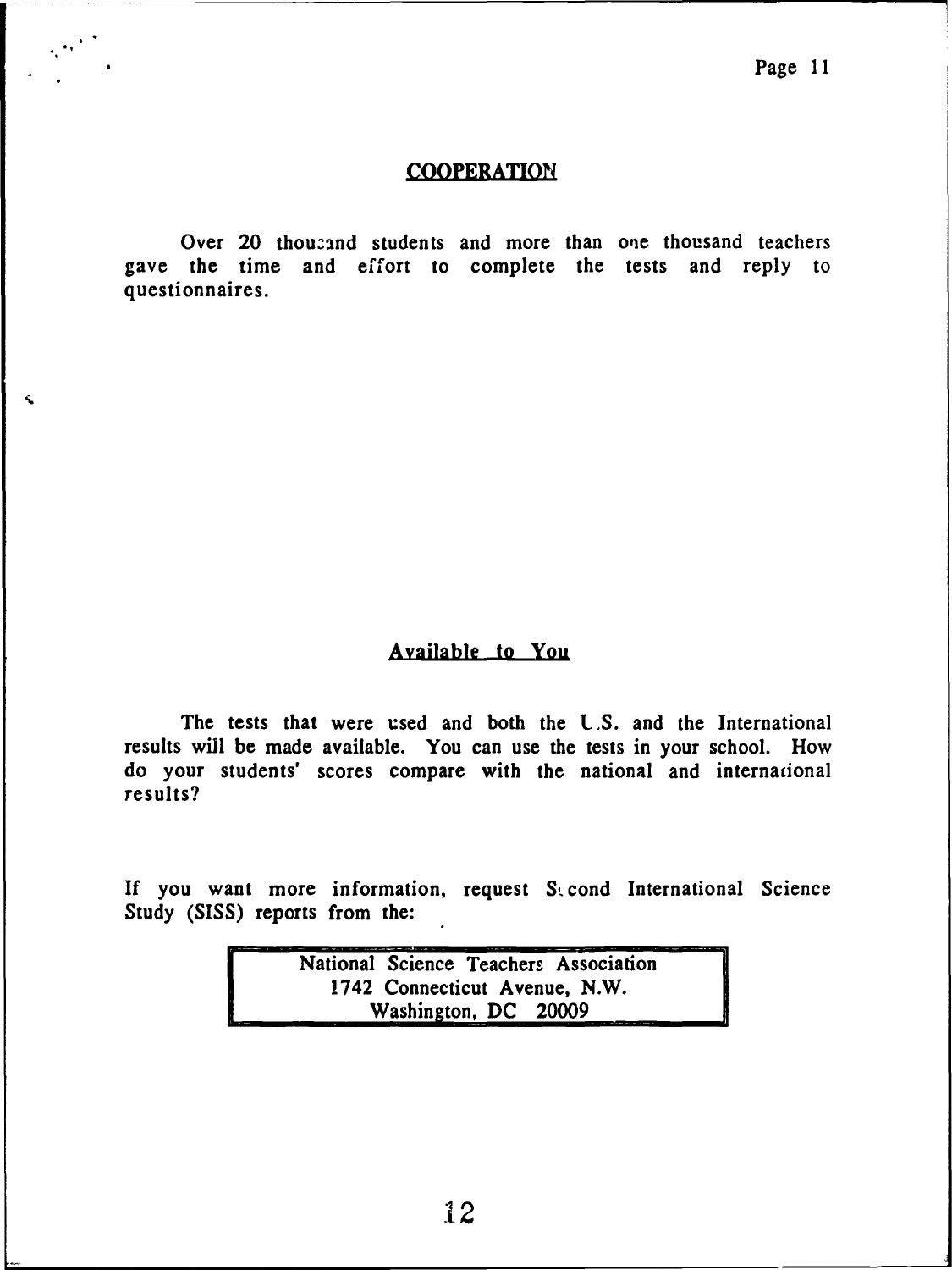#### SISS MONOGRAPHS AND STUDIES

The following is a list of the monographs and studies that are being undertaken in  $S^{\dagger}$ "S--U.S.:

Science Education in the United States and Other Countries (A Report to the Public)• Willard J. Jacobson and Rodney L. Doran

International Science Report Card<sup>\*\*</sup>

The Second IEA Science Study--U.S., Revised Edition\*\* Willard J. Jacobson, Rodney L. Doran, Edith Y.T. Chang, and Eve Humrich

> Science Achievement in the United States<sup>®</sup> Willard J. Jacobson, Rodney L. Doran Eugene W. Muller, and Mark Rinkerman

An Analysis of Science Curricula in the United States\*\* June K. Miller

The Teaching and Learning of Biology in the United States<sup>\*</sup> **O** Roger Anderson

The Teaching and Learning of Chemistry in the United States\* Joseph Menis

The Teaching and Learning of Physics in the United States•• Marilda S. Chandavarkar

The Teaching and Learning of Elementary School Science Elizabeth A. Meng

> The Teaching and Learning of Science at the Ninth **Grade** Level James Micik

Correlates of "rience Achievement: A U.S. Study of Fifth Grade Students•• Ethelbert Ekeocha

Science Achievement of Advanced Science Students\* Arleenc Cervasio

Essentially Completed<br>Underway